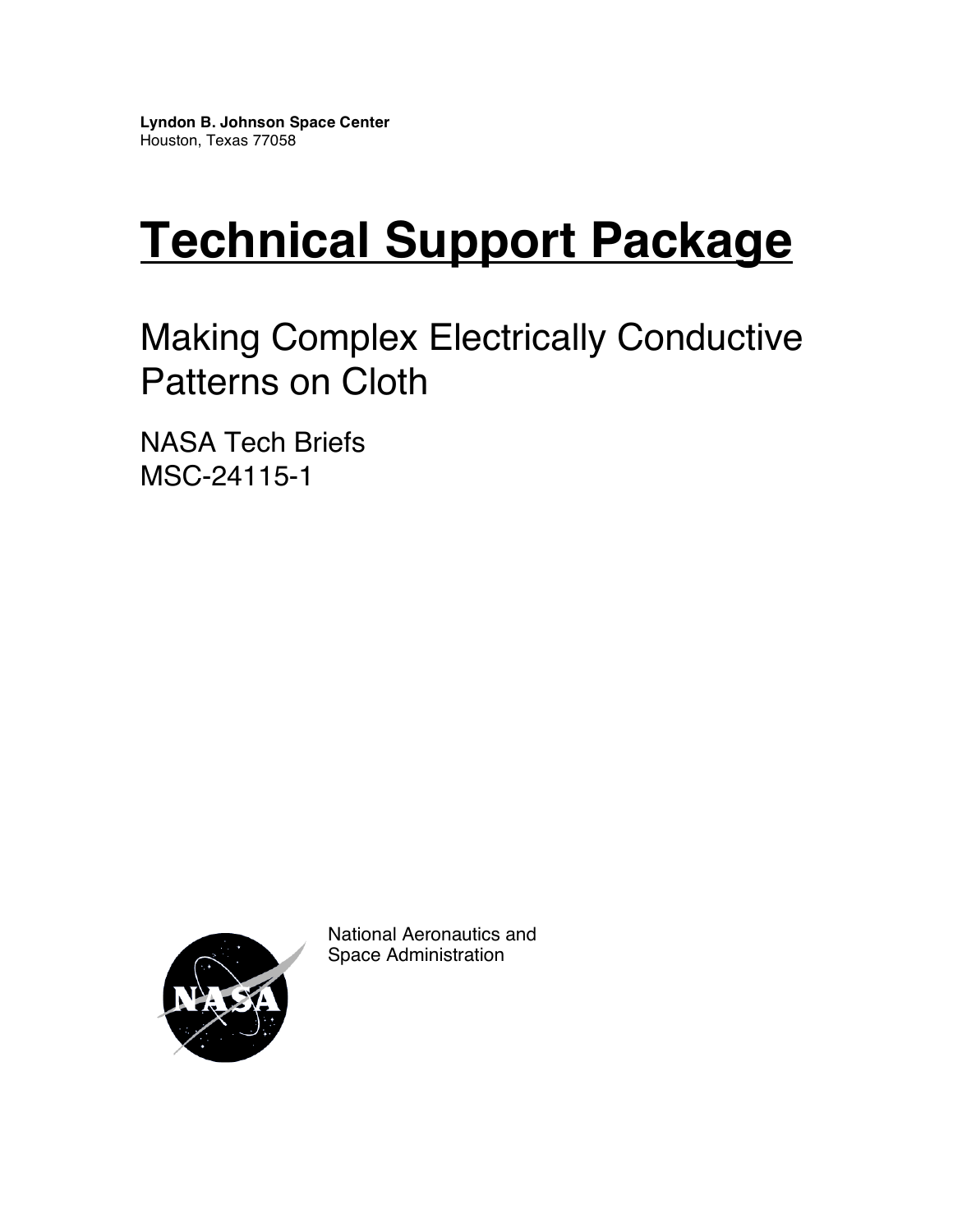## Technical Support Package

for

#### **MAKING COMPLEX ELECTRICALLY CONDUCTIVE PATTERNS ON CLOTH**

#### **MSC-24115-1**

#### *NASA Tech Briefs*

The information in this Technical Support Package comprises the documentation referenced in **MSC-24115-1** of *NASA Tech Briefs*. It is provided under the Commercial Technology Program of the National Aeronautics and Space Administration to make available the results of aerospace-related developments considered having wider technological, scientific, or commercial applications. Further assistance is available from sources listed in *NASA Tech Briefs* on the page entitled "NASA Commercial Technology Team."

Additional information regarding research and technology in this general area, contact:

NASA Johnson Space Center Technology Transfer Office Mail Code AT 2101 NASA Parkway Houston, TX 77058

Telephone: (281) 483-3809 E-mail: jsc-techtran@mail.nasa.gov

NOTICE: This document was prepared under the sponsorship of the National Aeronautics and Space Administration. Neither the United States Government nor any person acting on behalf of the United States Government assumes any liability resulting from the use of the information contained in this document or warrants that such use will be free from privately owned rights. If trade names or manufacturers' names are used in this report, it is for identification only. This usage does not constitute an official endorsement, either expressed or implied, by the National Aeronautics and Space Administration.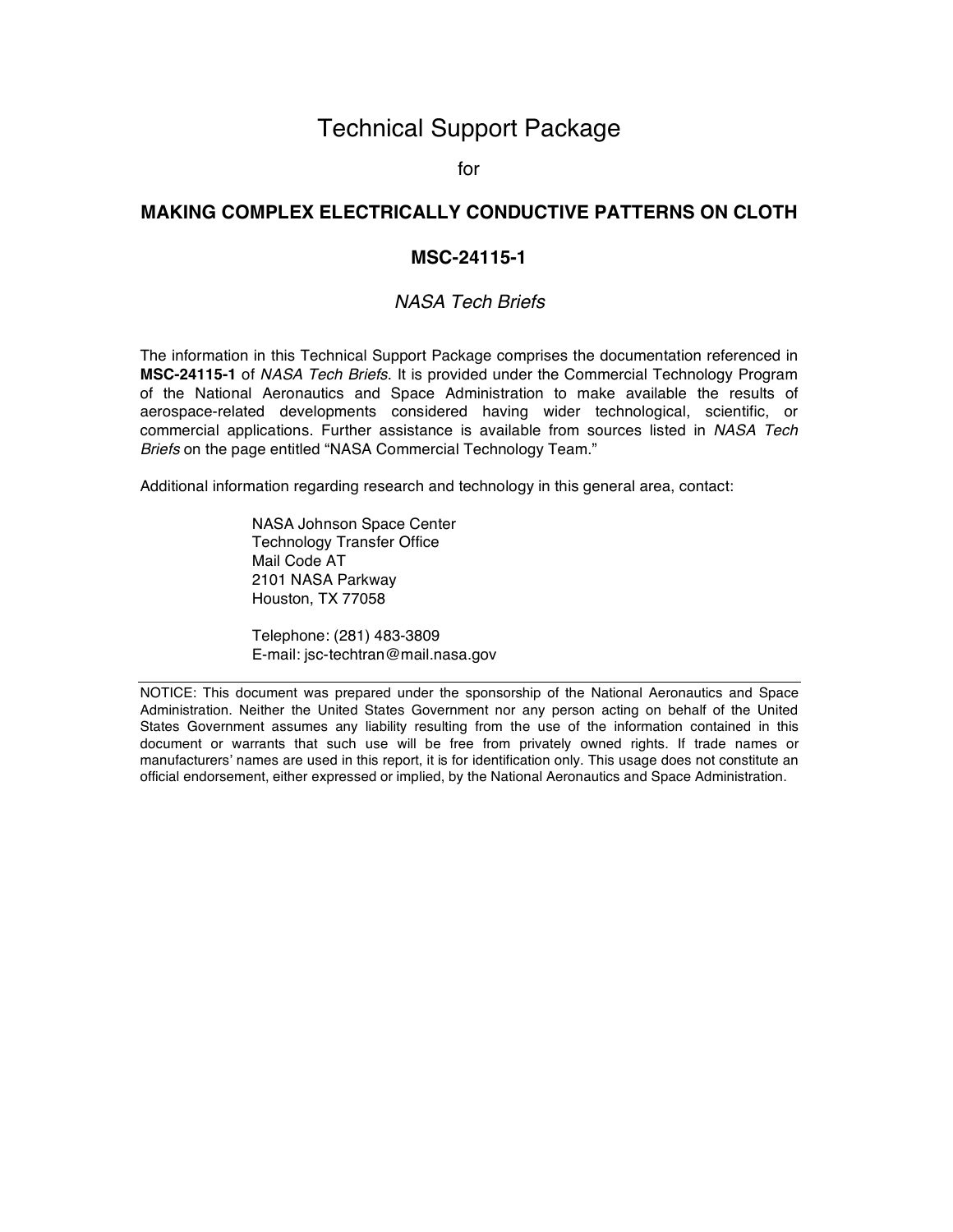# **Making Complex Electrically Conductive Patterns on Cloth**

#### **Brief Abstract**

The technology disclosed herein provides for an automated method of creating complex fabric-based circuits and antennas. Previous attempts by others have resulted in marginalized success and have underscored the difficulties associated with fabric-based RF/microwave circuits and antennas. Several types of RF antennas constructed from fabric have been reported. However, in these cases, the construction was either very labor intensive or the geometric construction of the circuit was very simple. The disclosed methods prescribe development processes that are distinguished by at least 5 important characteristics:

- (1) the electronic layout of the circuit mirrors the methods used for the fabrication of conventional rigid printed circuit board (PCB) and printed antennas, thus promoting automation of the development,
- (2) the prescribed methods permit use of materials that enable traces characterized by high surface conductivity
- (3) the prescribed methods permit sufficient control of line characteristic impedance for application over a wide part of the electromagnetic spectrum,
- (4) the prescribed methods permit the automated realization of complex single- and multi-layered circuits; i.e., circuits with high degrees of geometric complexity, and
- (5) the setup cost to implement the prescribed methods is reasonable compared to setup of a wet-etch procedure commonly used for flexible and conventional rigid PCBs.

We believe that these 5 characteristics associated with the prescribed methods will likely result in adoption of these methods for development of fabric-based circuits and antennas. The range of applications could range from small, but important, niches in dedicated high-speed circuitry, RF/microwave circuits and antennas, to widespread applications in digital and RF microwave circuits. Two important qualities that have not been established for the prescribed methods include ultimate realizable circuit density and integration of active devices. These qualities of the prescribed methods are currently being investigated.

#### **Section I** — Description of the Problem

Attention to fabric circuit, or 'E-textile', technology has grown rapidly over the last decade. Two major, general application areas include flexible circuits and circuits integrated into clothing or textile apparel. The flexible circuit technology category encompasses a very wide range of specific applications requiring a high degree of conformability and, or, a high degree of adaptability. A 1996 reference states the U.S. market for flexible circuitry at \$500 million and 1.8 billion worldwide [1]. The second general application area is often referred to as "wearable computer" technology. See [2] for a brief history of this technology. Specific applications in this area include clothing-embedded electronic systems for wireless system networking, cellular communications, and digital battlefield applications, as well as advanced spacesuit electronics and antennas. Examples are given in [2-4].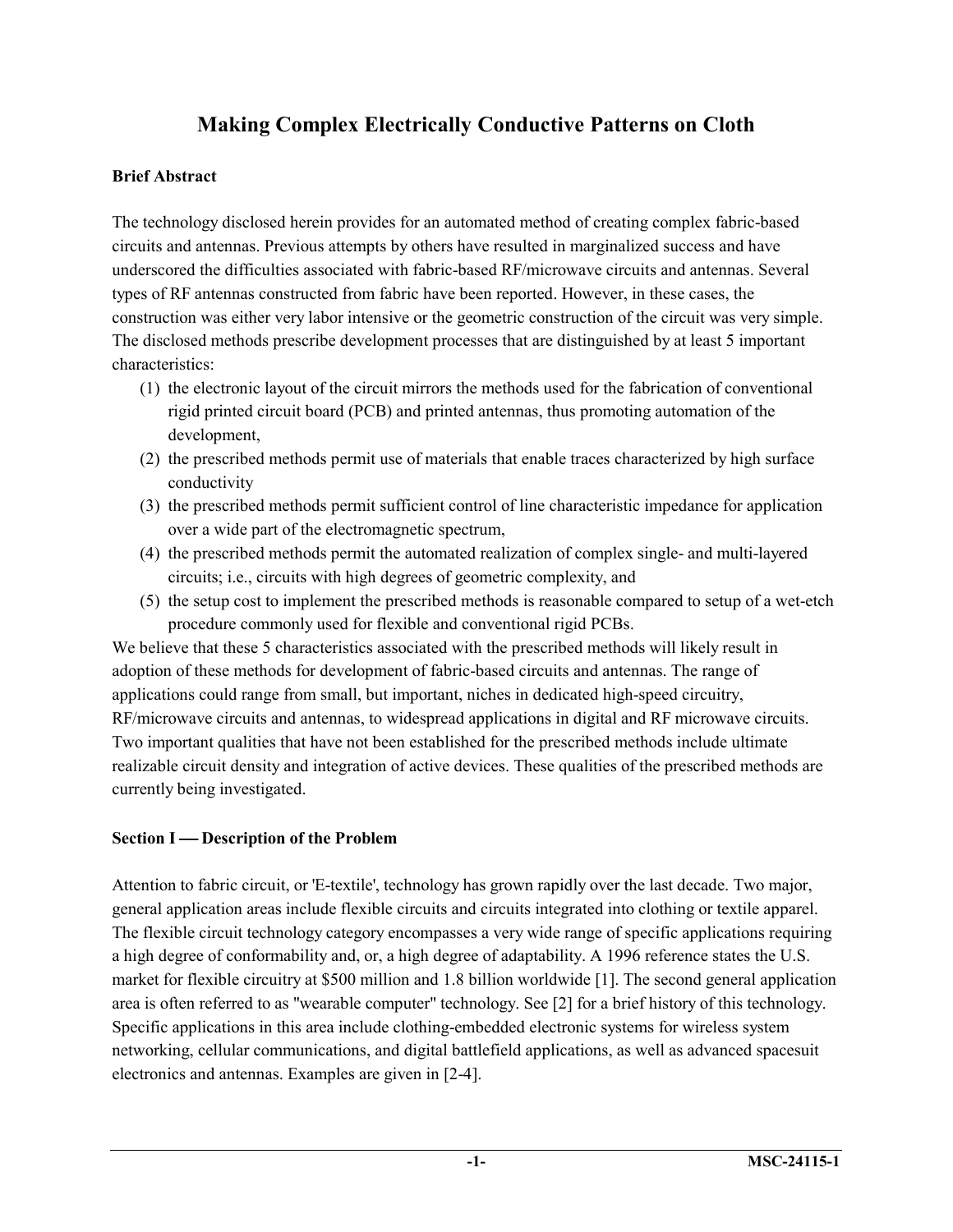We believe that the methods described herein offer significant advantages compared to other published methods in both general categories discussed above, namely, flexible circuits and "wearable computer" technology. First, fabric-based flexible circuits for high-speed digital and RF applications require additional considerations, including Ohmic losses, impedance control, and unintentional radiation. Some methods for automated fabrication for digital circuits have been identified, but have had limited applications due, in part, to high Ohmic line losses associated with the traces (IBM/MIT article). In the referenced case, high Ohmic losses limited the resulting circuits to applications involving low current flow, and hence, lower circuit speeds. Other publications of fabric antennas have identified successful attempts to obtain fabric antennas that display good gain and impedance performance [5]. However, these have been limited to fairly simple constructs, such as rectangular microstrip patches, that do not involve intricate geometric patterns associated with other types of antennas and microwave circuits, such as directional couplers.

With respect to the second category of flexible circuits, we believe, but have not verified, that the methods described herein offer at least two advantages compared to conventional and new flexible circuits using non-fabric materials (e.g., laminate-based):

- (1) we believe, although have not verified, that the minimum bend radius of these laminate constructions is probably much higher than those resulting from the methods described herein, and
- (2) the laminate-based flexible circuits will not endure washing as well. However, it should be noted that, at this time, conventional flexible laminates offer a number of advantages over the fabricbased circuits described here, so the latter, at most, will occupy a small, but potentially important, niche of the larger flexible circuit market."

Another advancement for fabric circuits and antennas was established as part of a DARPA effort. In this effort, the investigators were successful in creating fabric circuits with complex geometrical features by deposition of metals on fabric. We believe that the methods described herein are more feasible economically and more versatile.

[1] "Flexible Printed Circuitry", Thomas H. Steams, McGraw-Hill, copyright 1996 (ISBN 0-07- 061032-0)

http://www.textileworld.com/News.htm?CD=1294&ID=341

[2] http://www.wearable.ethz.ch/vision.0.html

[3] http://www.textileworld.com/News.htm?CD=1294&ID=34

[4] http://www.computerworld.com/mobiletopics/mobile/handhelds/story/0,10801,98693,00.html

[5] "Fabric antennas for mobile telephony integrated within clothing," P.J. Massey, Phillips Research Laboratories, Redhill, U.K.

#### **Section II** — Technical Description

The purpose of the innovation is to provide a method to fabricate, in an automated fashion, circuits from fabrics that overcome many of the limitations of existing methods. One prior art consists of the use of an embroidery machine and conductive thread to directly embroider the trace with the conductive thread. The resulting circuits were characterized by high Ohmic losses and therefore limited to lower-speed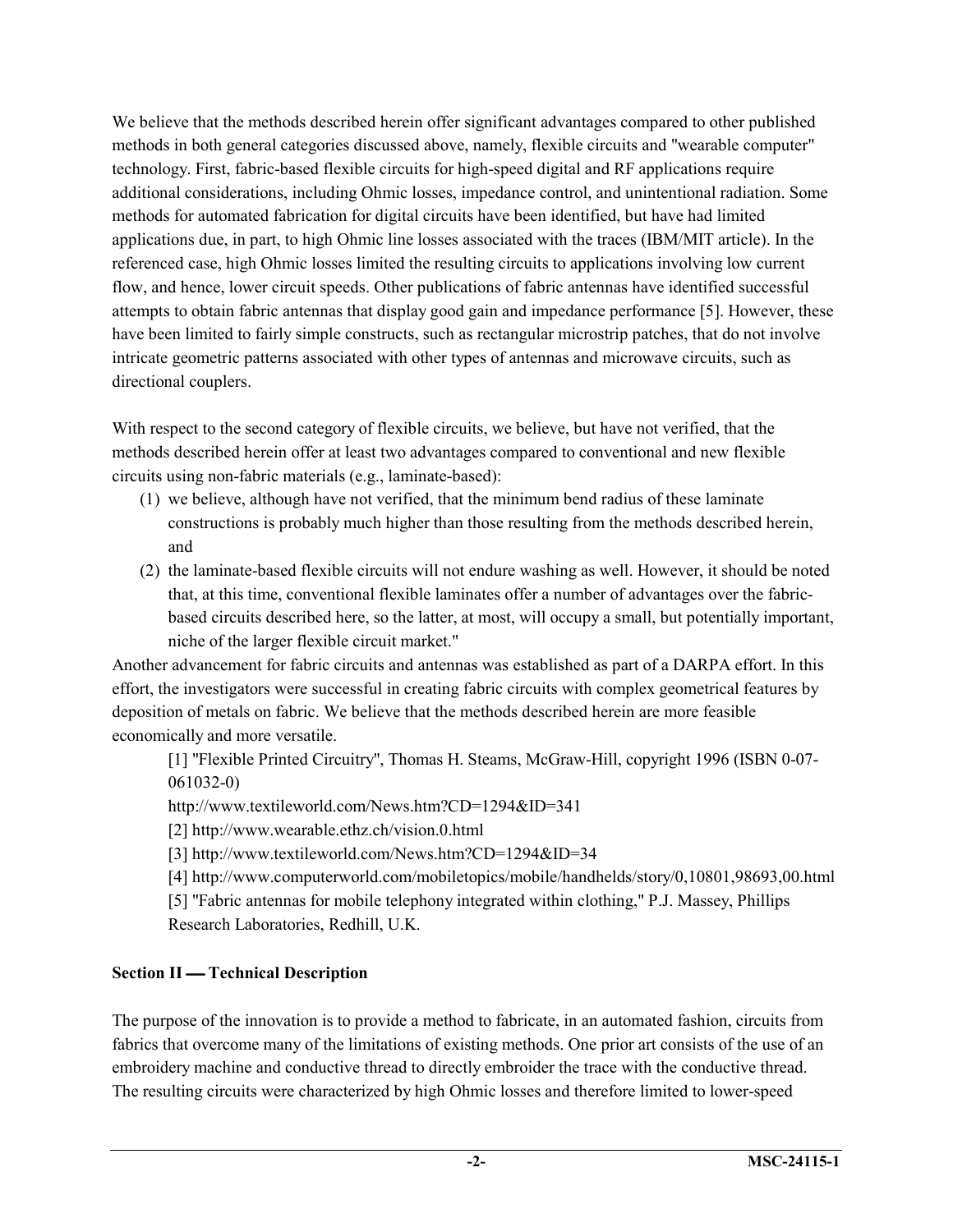circuits with low currents. Another limitation of that method is the ability to control the characteristic impedance, a characteristic important for high-speed digital and RF circuits, as well as antennas. The innovation disclosed herein consists of methods and processes to create fabric circuits that overcome the many limitations characterizing the prior arts. The simplified process flow that characterizes the technology in this report is as follows:

- 1. Create 1st layout of circuit/antenna and targets (fiducials) using conventional CAD software and save as 1st circuit file
- 2. Create 2nd circuit file with outline of metal boundaries slightly reduced (i.e., inset) relative to 1st circuit file
- 3. Transfer 2nd circuit layout file to embroidery machine using common file format (e.g., Gerber, DXF, IGES)
- 4. Place layered circuit construction, consisting of substantially planar layers of conductive and nonconductive fabric on hoop to secure layers. For example, 1 conductive layer for ground, 1 insulating layer, and 1 conductive layer for traces.
- 5. Place hoop with layered fabrics in position to embroider
- 6. Using non-conductive thread, embroider the circuit traces defined by 2nd circuit file. The metal to be retained is fastened to the other layers by stitches outlining the circuit trace, or traversing the interior of the trace or conductive pattern.
- 7. Remove embroider layered construct from embroidery machine and place into automated PCB milling machine (a.k.a., "rapid prototype machine")
- 8. Use target registration (fiducials) to align circuit coordinates and milling machine coordinates using video camera integrated with milling machine. If the camera is not available, align coordinates by manual inspection and alignment of milling bit with targets.
- 9. Using 1st circuit file, instruct milling machine to cut the layered construct, thus separating the desired metal of the circuit/antenna and the undesired metal that corresponds to metal etched in an etch process.

Although this list describes one of the primary methods of the disclosed innovation, there are a number of embodiments and alternative steps. For example, laser cutout of the circuit has been demonstrated as an alternative to milling machine cutout. (See attached pictures below in NASA JSC Conductive Fabric Circuits and Antennas: Illustrations of Constructed Devices and Results).

## **Section III — Unique or Novel Features**

Using the prescribed methods, we have successfully demonstrated the ability to develop low-loss fabric microwave transmission lines and geometrically complex antenna designs. Compared to published work, we believe the transmission lines created with this method rival or surpass other published results in terms of insertion loss, and, moreover, can be created in an automated fashion. To the best of our knowledge, the use of the combination embroidery machine/automated milling machine to develop fabric-based circuits is novel. We also believe an alternate embodiment, which entails creating the layered construct using a permanent or temporary adhesive and machining the circuit on the conductive (top) layer, with an optional step of post-cut embroidery to permanently fasten the layers, to be unique. We believe this latter embodiment may have an advantage in creating higher density circuits than the 1st embodiment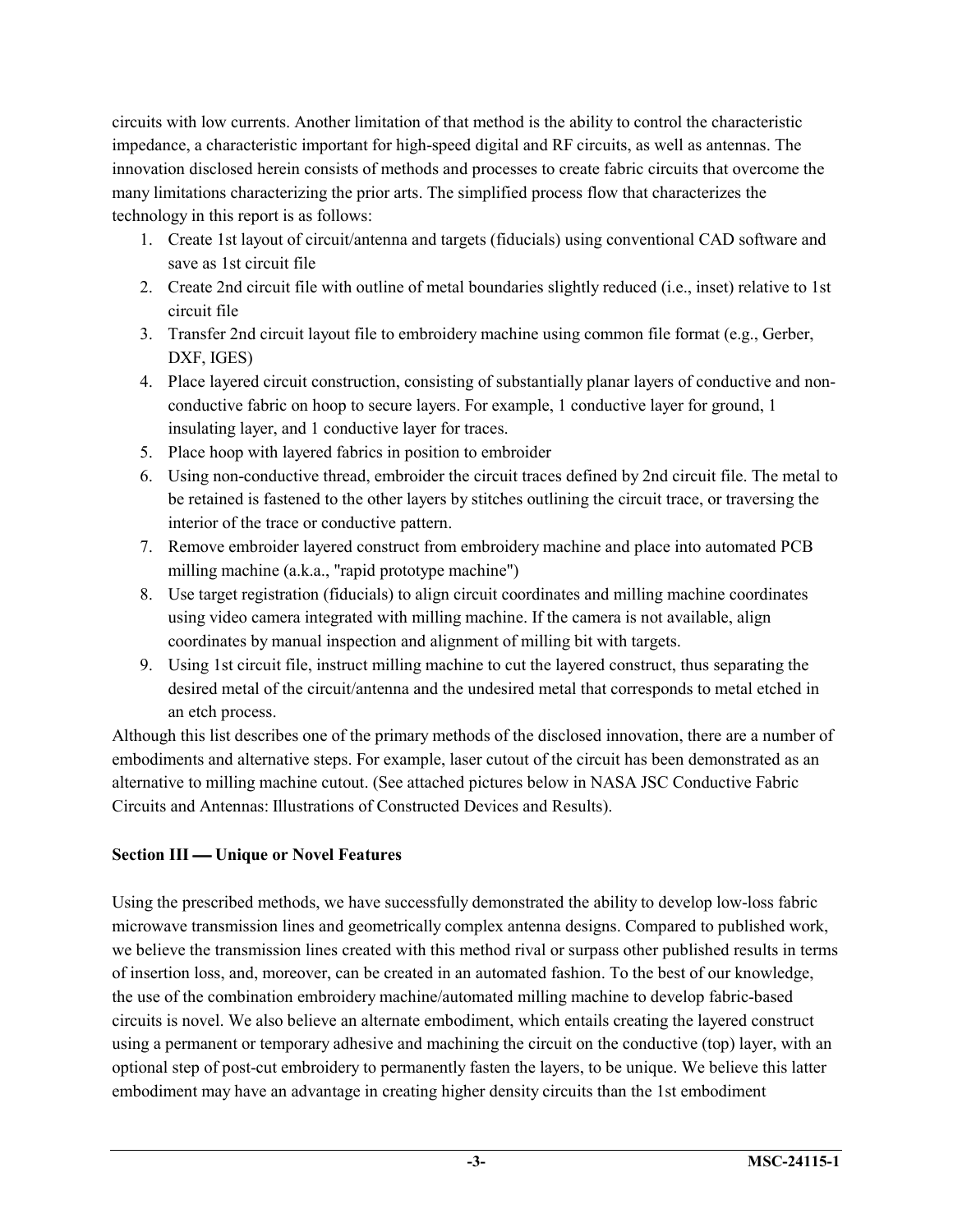#### described.

The described method has several important advantages relative to other published methods, including the "e-broidery" technique:

- 1. The method described herein achieves higher line surface conductivity since the conductive surface is tightly woven, whereas the "e-broidery" technique relies upon continuity of adjacent threads to achieve surface conductivity. This advantage enables circuits with lower Ohmic loss and hence faster, higher-speed circuits.
- 2. Owing to the tight weave of the conductive fabric, we believe the method described herein is better-suited to achieving good impedance control when compared to the "e-broidery" approach
- 3. The embroidery thread employed in the methods described herein can be chosen from the set of all threads for best overall strength and thread size, whereas the requirements on the conductive thread, as described in [6], are often severely restrictive.
- 4. Some published methods for fabric circuits and fabric antennas do not prescribe techniques for controlling trace, circuit, or printed antenna geometric tolerances.
- 5. Some published methods for fabric circuits and fabric antennas do not prescribe techniques for creating circuits and antennas with complex geometrical shapes.
- 6. Other researchers are attempting to construct fabric circuits by weaving the circuit traces directly into the pattern. Based on vendor information, the setup for a single circuit is extremely high (e.g., \$10,000.00 for a run). In mass production, this may not be a barrier. However, in contrast, single runs using the proposed method are relatively inexpensive, making design iterations affordable.

Also see attached NASA JSC Conductive Fabric Circuits and Antennas: Illustrations of Constructed Devices and Results

#### **Section IV — Potential Commercial Applications**

There are numerous potential commercial applications. For example, see links [2-4] above, as well as [6], which describes electronics built into ski Jackets (we believe these to be conventional electronics integrated into the fabric, although eventual use of fabric circuits offers significant advantages). Fabric RF antennas and circuits could be employed in clothing and textile apparel for wireless networking, cellular, RFID, sensors, and GPS applications. See especially [7-9] below for additional commercial applications of fabric circuits. Other potential applications Include deployable fabric antennas and fabric antennas for fabric skin aircraft and UAVs.

- [6] http://www.computerworld.com/mobiletopics/mobile/handhelds/story/0,10801,98693,00.html
- [7] http://web.media.mit.edu/~rehmi/fabric/
- [8] http://www.research.ibm.com/journal/sj/393/part3/post.html
- [9] http://www.media.mit.edu/wearables/lizzy/
- [10] http://www.cs.bris.ac.uk/Publications/Papers/1000636.pdf
- [11] http://www.newscientist.com/article.ns7idzdn1427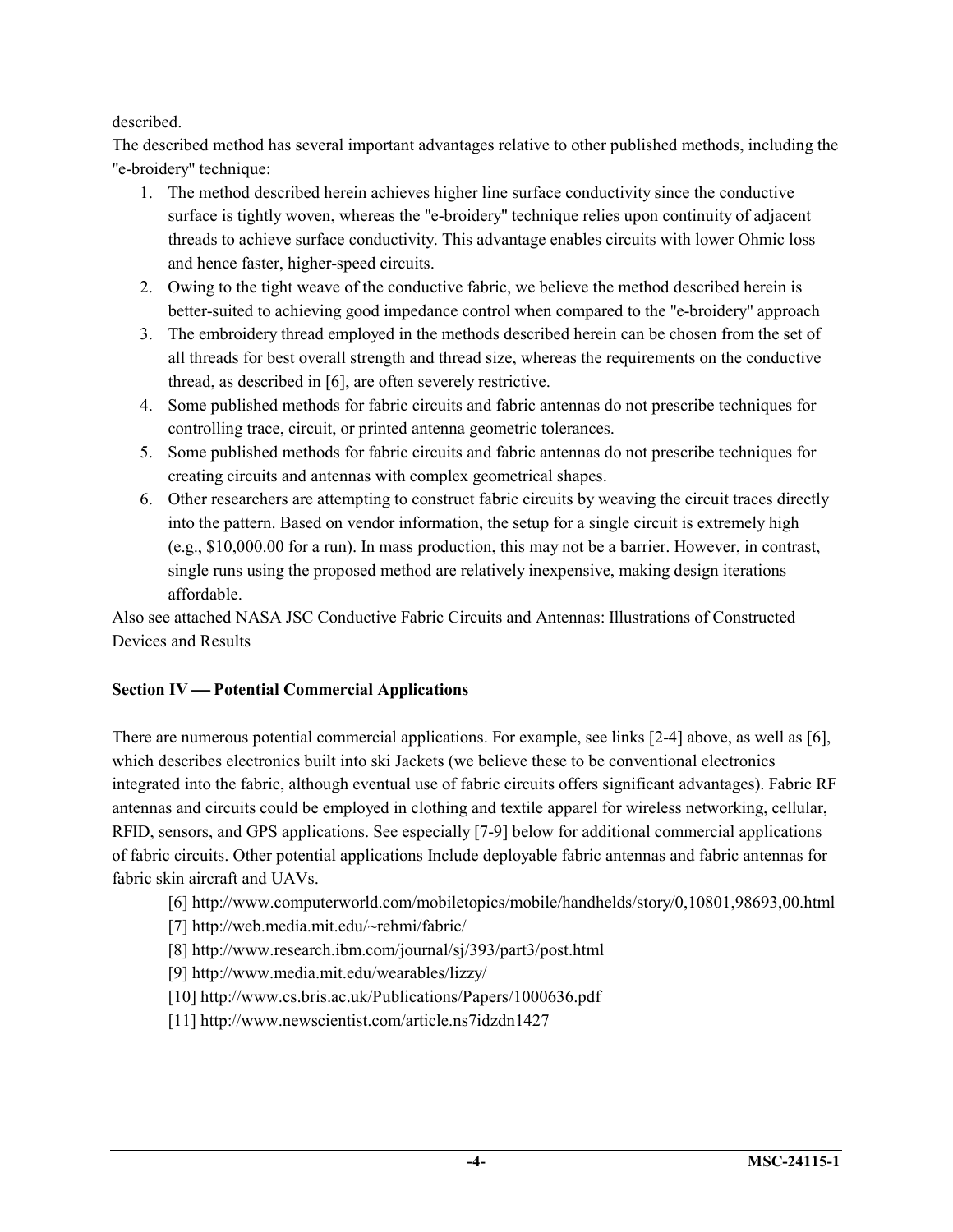## **NASA JSC Conductive Fabric Circuits and Antennas: Illustrations of Constructed Devices and Results**

**The computerized embroidery machine used in the preferred embodiment is shown below in Figure 1. Figure 2 shows a microstrip transmission line with a conductive fabric trace, a nylon belt insulator, and a conductive fabric ground plane. This transmission line was constructed manually prior to the procurement of the embroidery machine or the automated milling machine. However, since then, identical lines have been embroidered and cut as described in the embodiments. Figure 3 shows the insertion loss per cm for the NASA JSC microstrip line and a co-planar waveguide line appearing in open literature. The intention of this comparison is to impart the difficulties in achieving low-loss lines at RF and microwave frequencies. NASA JSC has since expanded the test results through 2.5 GHz, which encompasses the 2.4 GHz ISM/wireless Ethernet band, which is of interest in both the commercial and governmental sectors. Figure 4 shows an example of the prior art, a fairly simple, fabric microstrip patch. Figure 5 shows a NASA JSC fabric equiangular spiral antenna. This antenna demonstrates the ability to construct conductive fabric patterns with nontrivial, geometric complexity.** 



 **Figure 1. Computer-driven embroidery machine.**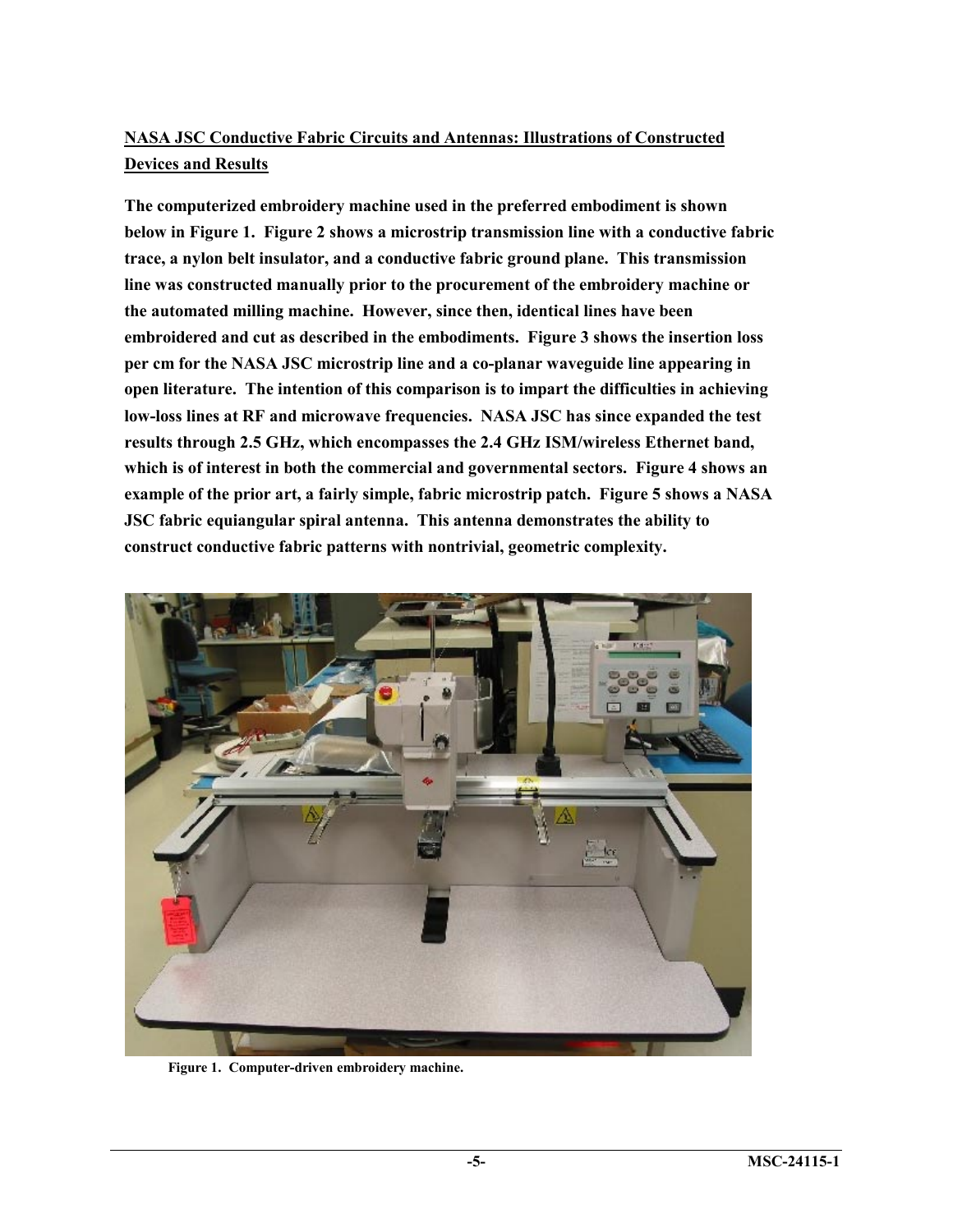

 **Figure 2. Fabric microstrip circuit with conductive fabric on nylon belt.** 

# **Fabric Transmission Line Insertion Loss NASA JSC Microstrip Line vs. Swiss Federal Institute of Technology CSSSG Line**



Figure 3. Comparison of **insertion loss per cm for NASA JSC microstrip line and Swiss co-planar waveguide line.**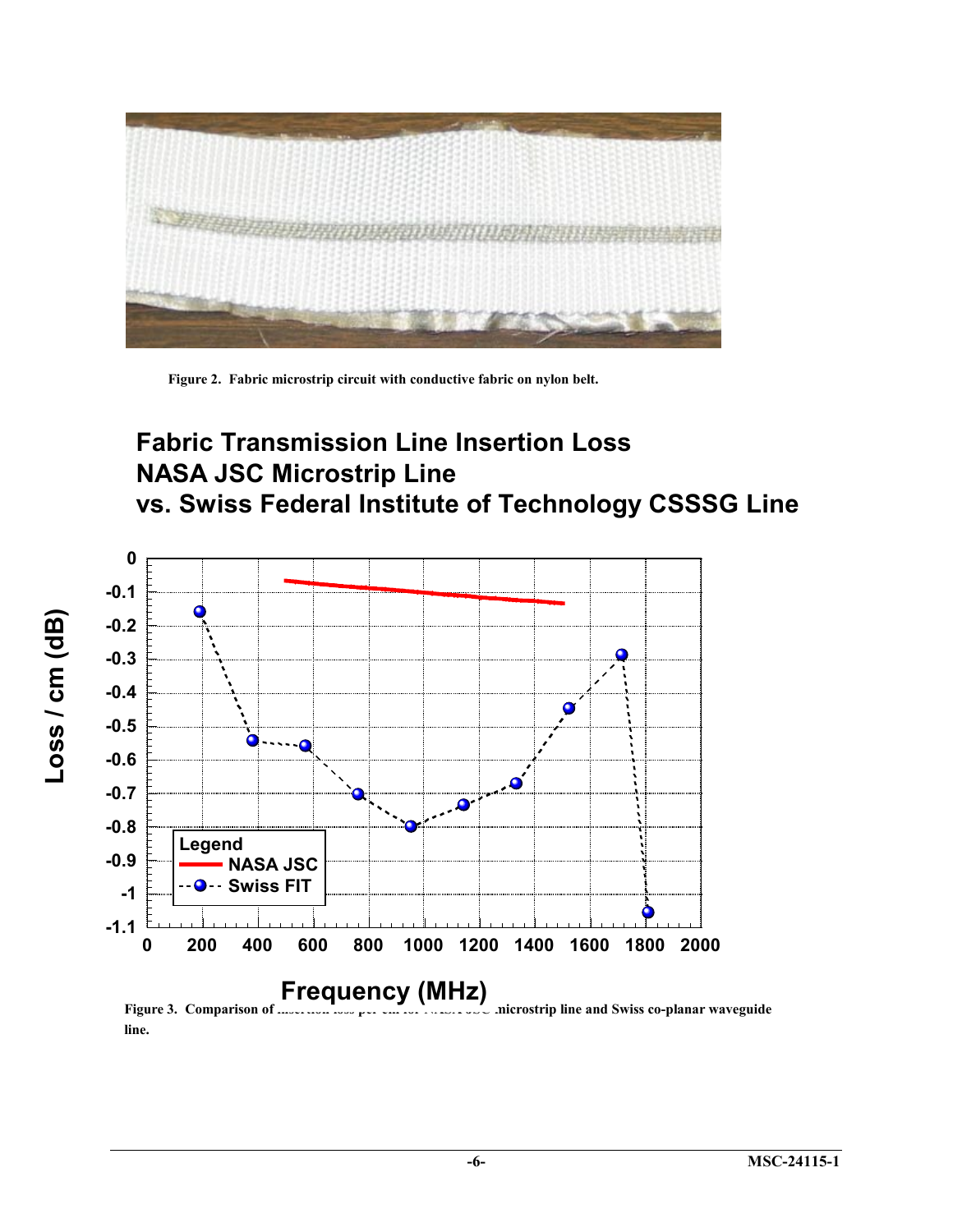#### Figure 1 A planar inverted F antenna

Figure 2 shows a GSM900 inverted F antenna constructed from fabric. In this example conducting surface is formed from electrolessly copper plated rip-stop nylon. The short between the top surface and ground plane has been formed by threading the conducting fabric through a slot in the foam sheet spacer. The overall thickness of the antenna assembly is 15mm.



Figure 2 A wearable quarter wavelength patch antenna Ear ance of monufacture the food is made of the side of the noteh. In the figure the

**Figure 4. Prior Art- simple fabric microstrip patch antenna (excerpt from "Fabric Antennas for Mobile Telephony Integrated with Clothing").**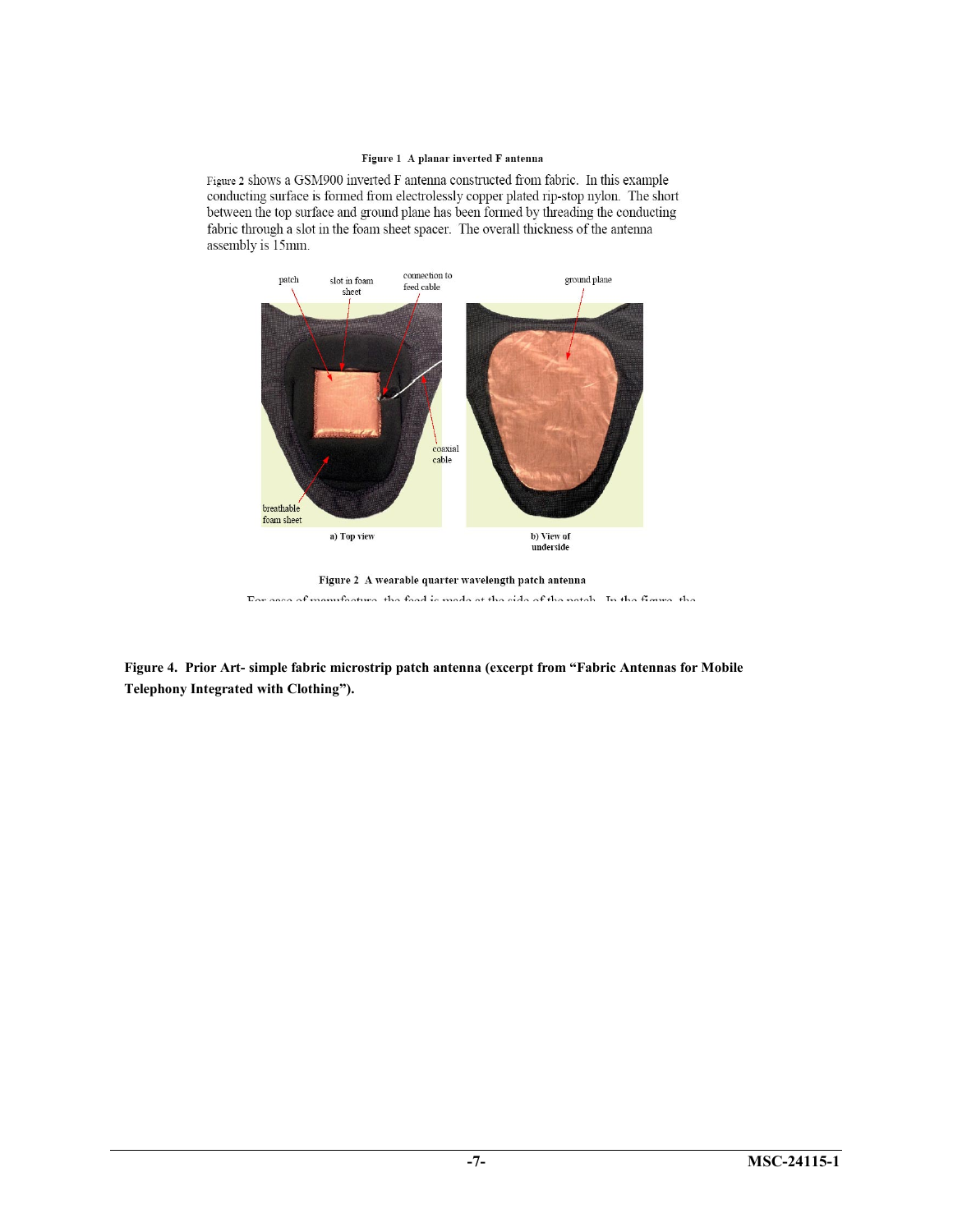

**Figure 5. NASA JSC Fabric Equiangular Spiral Using Preferred Embodiment.**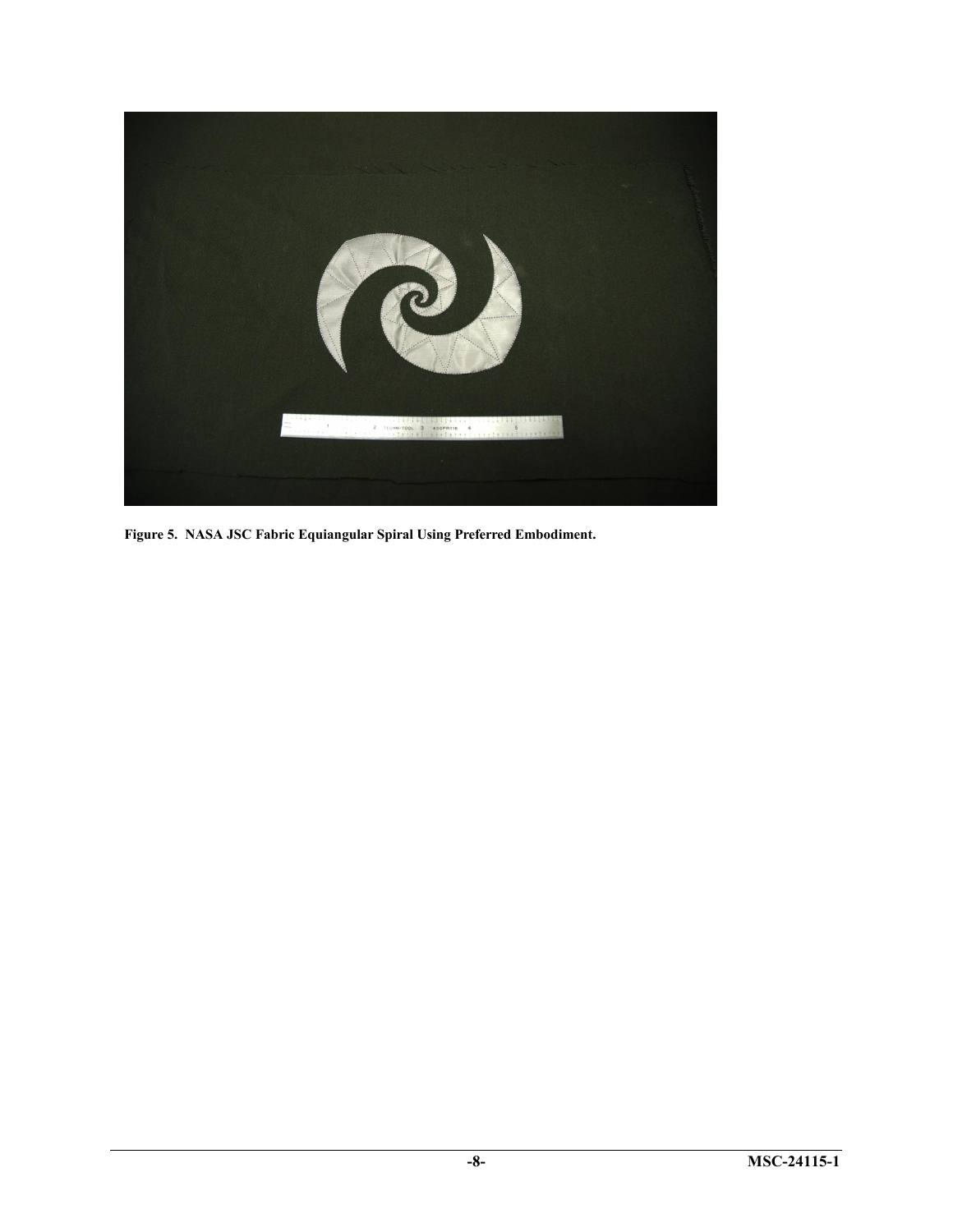I. First Method and Process for Automated Creation of Circuits and Antennas from Layered Conductive and Nonconductive Fabrics

- 1. Create circuit traces on computer using conventional circuit layout CAD software.
- 2. Create fiducials on the same plan as the circuit traces.
- 3. Export or save circuit layout to standard or custom format for printed circuit boards (PCB).
- 4. From PCB layout (Step 3), create reduced-size embroidery machine layout; that is, digitized machine instructions for embroidery machine stitch runs. This layout should be trace outlines slightly smaller than the original circuit by an amount, delta (See Fig. 1). Additional fill stitches can be included to aid in holding circuit to fabric.
- 5. Place conductive fabric layer on top of non-conductive fabric layer, and optional third bottom layer of conductive fabric, so that all layers are flat and relatively free of wrinkles.
- 6. Place layered construction in hoop that secures layers together.
- 7. Using the embroider machine instructions created in Step 4, embroider the circuit trace outlines, fill stitches, and fiducials on the layered circuit construction in hoop using nonconductive thread for the stitches. The stitches secure the conductive fabric layer to the nonconductive fabric layer.
	- a. Traces could be secured with single stitch in middle of trace (see Fig. 2)
	- b. Traces could be held with 2 stitch runs, one on each side along the length of a trace (see Fig. 3)
	- c. Traces could be secured with an arbitrary pattern of stitches within the interior of the trace.
- 8. Remove layered fabric construction from hoop and secure on table of automated milling machine.
- 9. Export or save PCB layout (Step 3) to format recognized by the automated milling machine.
- 10. Send the circuit pattern file (Step 9) to the automated milling machine.
- 11. Use fiducials to align the circuit layout coordinates and the coordinates of the automated milling machine.
- 12. Instruct the automated milling machine to cut traces as indicated in the circuit pattern file.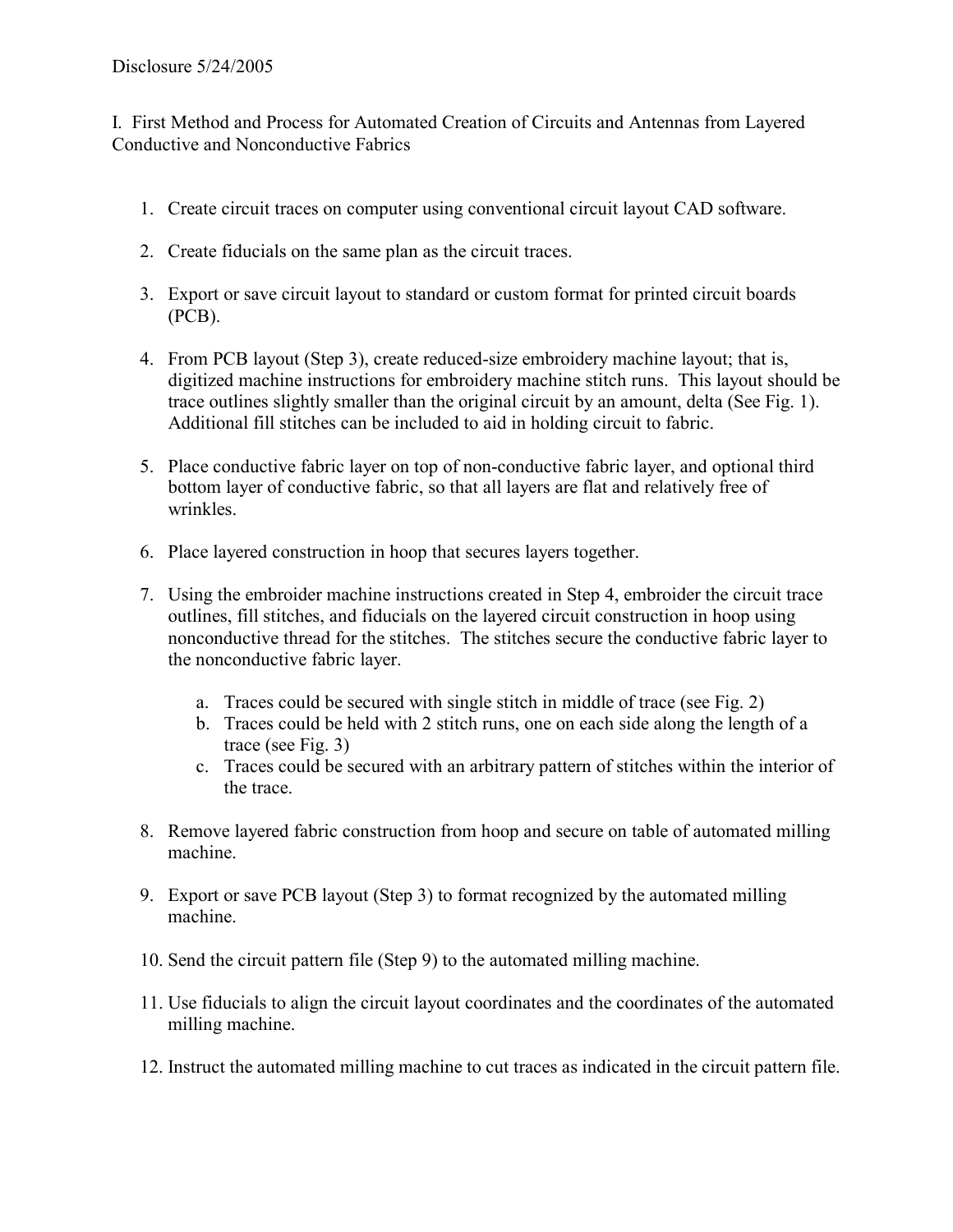13. Remove the separated conductive fabric layer that is external to all circuit traces, leaving the circuit formed of conductive fabric (Fig. 1) with embroidered fill and trace outline stitches.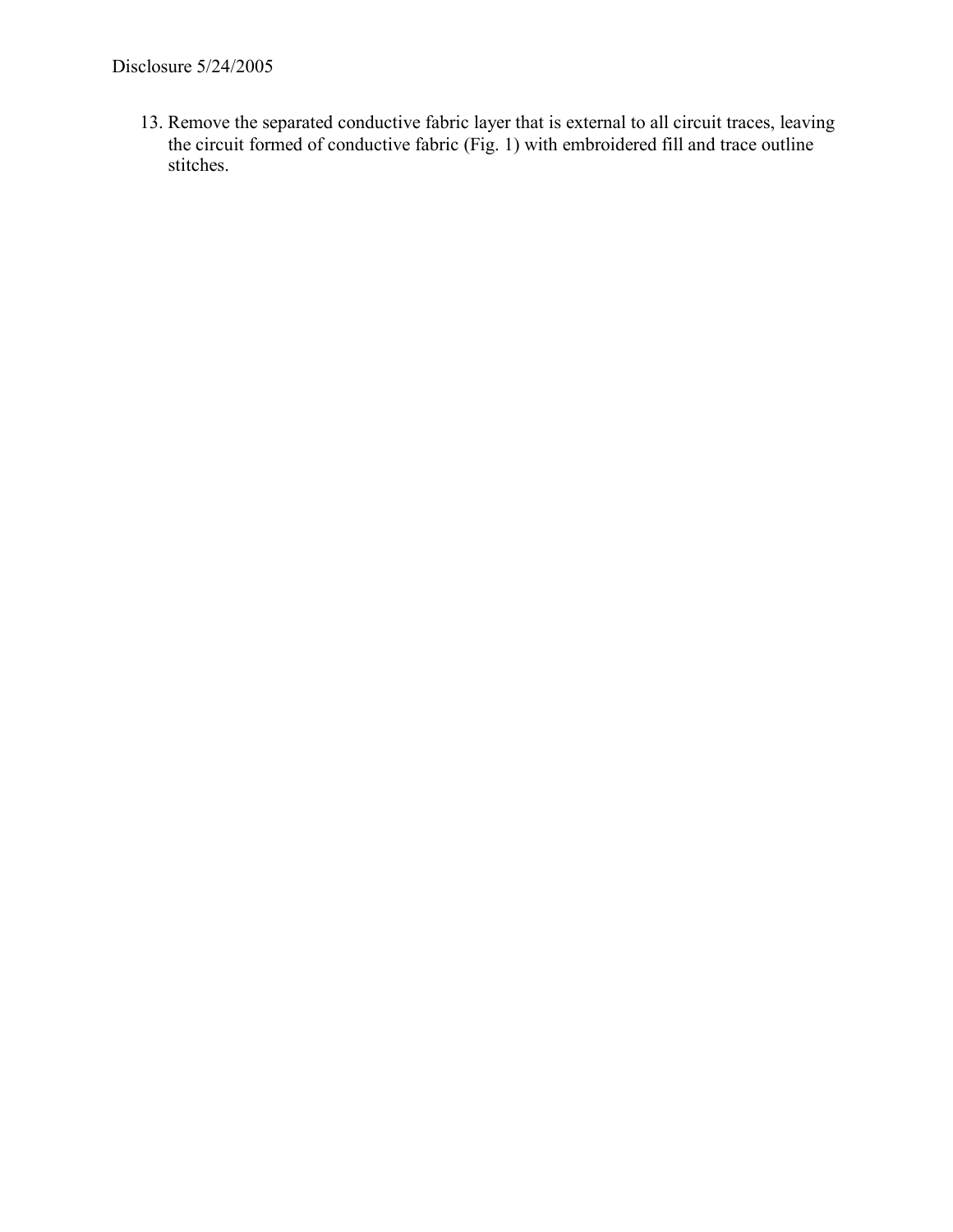

Figure 1. Fabric Circuit with Embroidered Outline Trace and Fill Stitches. The darker rectangular shade region is the desired conductive circuit. The sparsely shaded region is the nonconductive surface with top conductive layer cut and removed. An optional ground plane (not shown) may be placed beneath the nonconductive layer.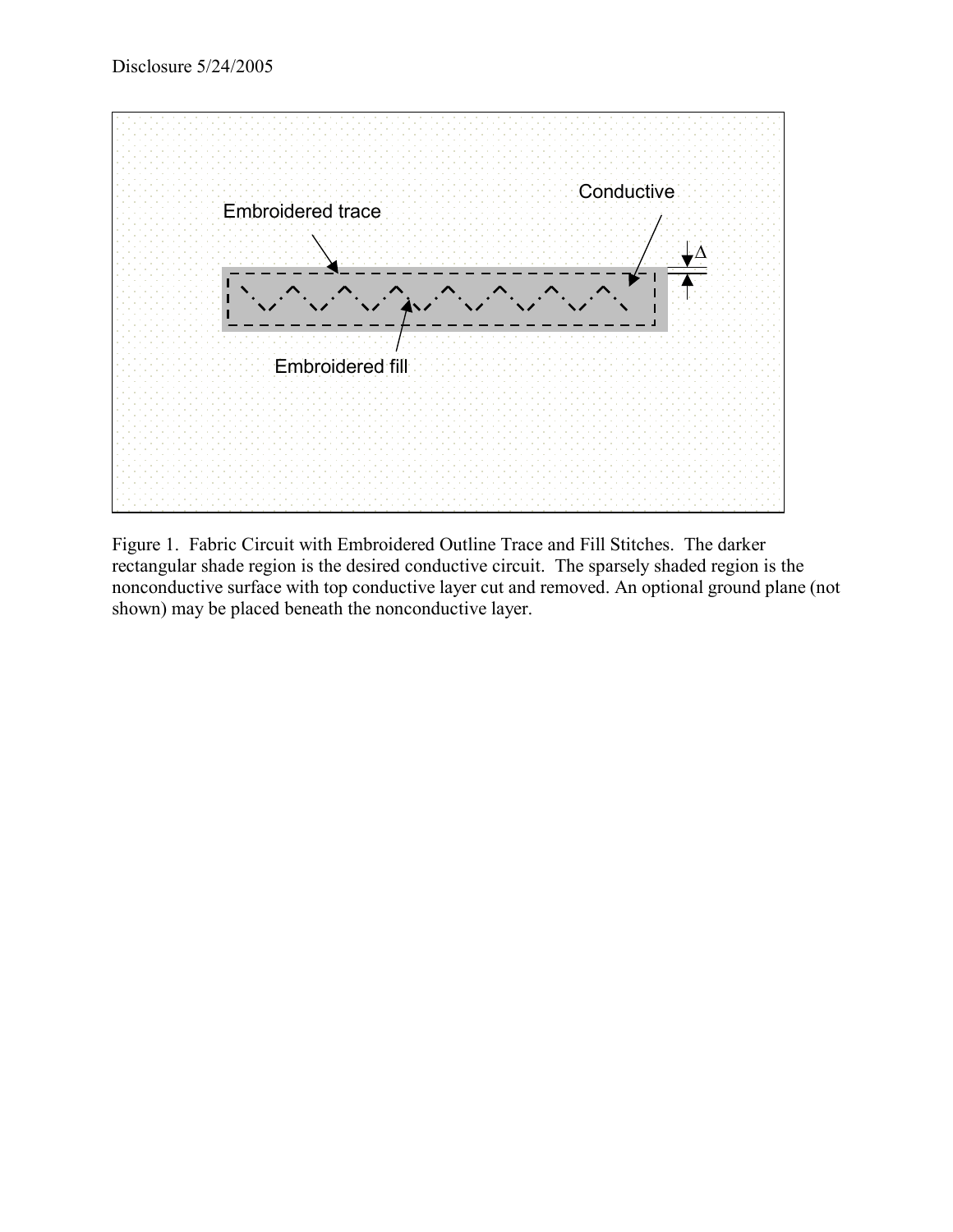II. Second Method and Process for Automated Creation of Electromagnetic Systems from Layered Conductive and Nonconductive Fabrics

- 1. Create circuit traces and conductive regions on computer using conventional circuit layout CAD software.
	- a. Optionally, circuit traces can comprise voids in conductive regions, also referred to as "complementary elements".
	- b. The phrase "circuit traces and conductive regions" is used herein to represent waveguides, transmission lines, antennas, frequency selective surfaces, and digital lines.
- 2. Create fiducials on the same layer as the circuit traces.
	- a. Fiducials may optionally be created on a separate virtual layer.
- 3. Export or save circuit layout to standard or custom format for printed circuit boards (PCB).
- 4. Attach conductive fabric layer on top of non-conductive fabric layer using adhesive, keeping all layers flat and relatively free of wrinkles.
	- a. Optionally, the adhesive may be heat-activated to permanently bond the circuit to the substrate prior to cutting the conductive fabric circuit. Automated hot-tip or laser machines can be used to heat-activate the localized area confined to traces and metal regions that form the circuits and/or antennas. The process outline for this is as follows:
		- i. Send the PCB layout (Step 3) to the automated hot-tip or laser machine.
		- ii. Instruct the automated hot-tip or laser machine to heat-activate the adhesive in circuit regions.
		- iii. Fiducials may be generated by heating to make a visible mark. Alternatively, the fiducials may be marked on the conductive fabric prior to heat-activating the adhesive. In this case, the coordinate systems for the hot-tip or laser machine should be aligned with the pre-marked fiducials.
		- iv. A hot-tip may be a tool in the automated milling machine so that material repositioning and fiducials are not required.
- 5. Secure layered fabric construction on table of automated milling machine.
	- a. Table of automated milling machine may incorporate the use of a vacuum table to assist in securing the layered fabric construction.
- 6. Export or save PCB layout (Step 3) to a format recognized by the automated milling machine.
- 7. Send the circuit pattern file (Step 6) to the automated milling machine.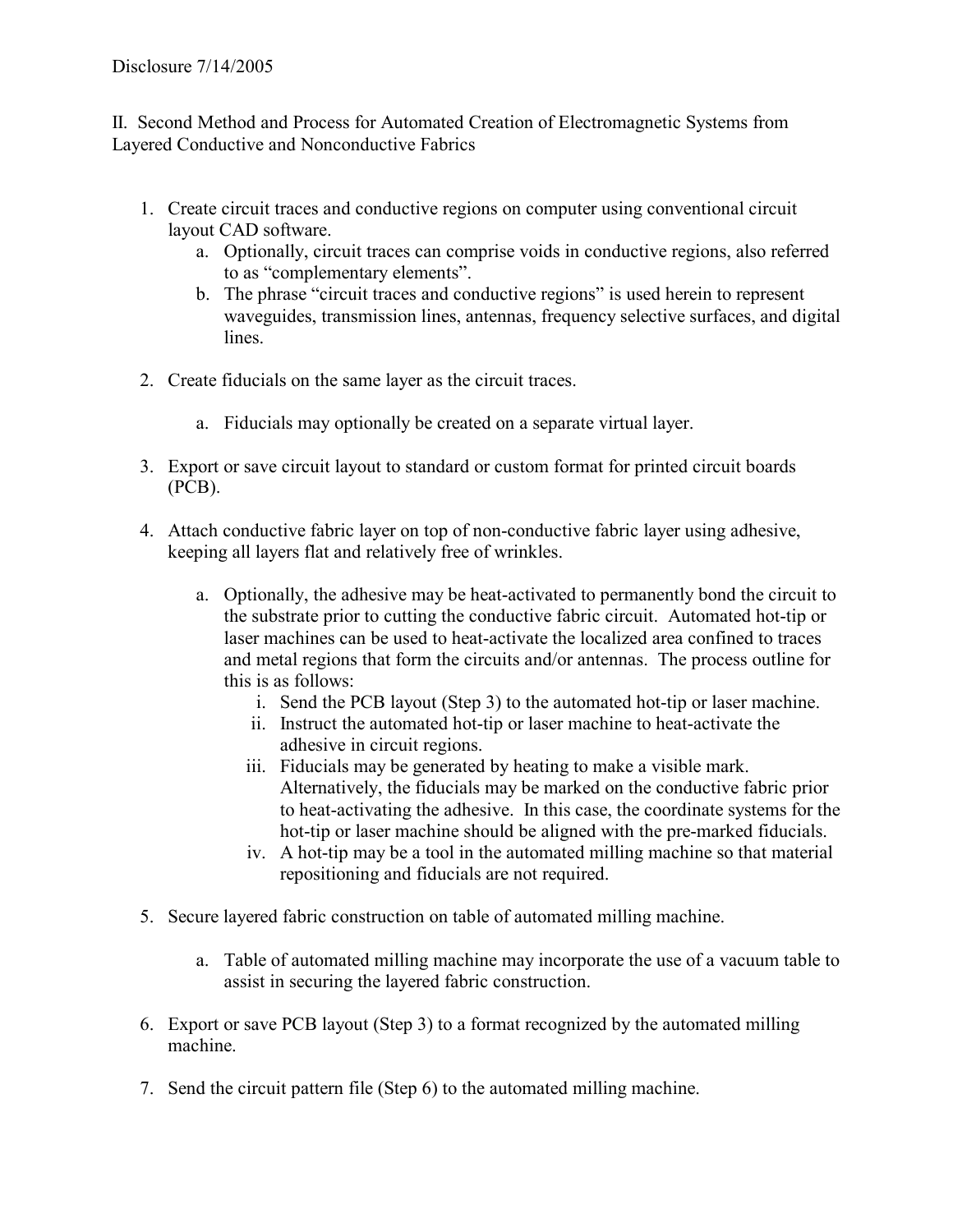- 8. Instruct the automated milling machine to cut traces and, optionally, fiducials in the top conductive fabric layer as indicated in the circuit pattern file.
- 9. Remove the separated conductive fabric layer that is external to all circuit traces, leaving the circuits, and optional fiducials, formed of conductive fabric.
- 10. Additional conductive and non-conductive layers may be added to the construct, using adhesive.
	- a. New circuit files may be created to define traces and conductive regions on new layers.
	- b. Optionally, needles or thin rods may be inserted through multiple layers to align circuits of various layers when applying adhesive.
	- c. The new circuit traces and regions may be separated from the surrounding conductive layer by the automated milling machine as described above.
	- d. This step may be iterated to create an arbitrary number of circuit and ground/shielding layers.

#### Optional Steps

The intent of the following steps is to provide for attachment means in addition to the adhesive used above.

#### *Optional Method A*

- 11. Create holding stitch file to sew or embroider non-conductive stitches to fasten the conductive fabric circuit to the non-conductive fabric substrate layer.
	- a. The stitch pattern may consist of embroidered trace boundaries inset from the original circuit boundaries by a small amount, ∆, and embroidered fill stitches (See Figure 1).
	- b. A non-conductive cover layer may be placed on the top conductive layer in order to secure the circuits of the conductive layer. In this case, the stitch pattern may consist of a cross-stitch pattern to secure the non-conducting cover layer over the circuit.
- 12. Optionally, create an attachment stitch file that establishes stitch patterns used for fastening multiple layered constructions, where stitches in addition to those defined in the holding stitch file are required.
	- a. Attachment stitch file and holding stitch file of previous step may exist as a single file.
- 13. Optionally, create a layer interconnect stitch file that establishes stitch patterns used to electrically connect circuits on different layers using conductive thread (See Figure 2).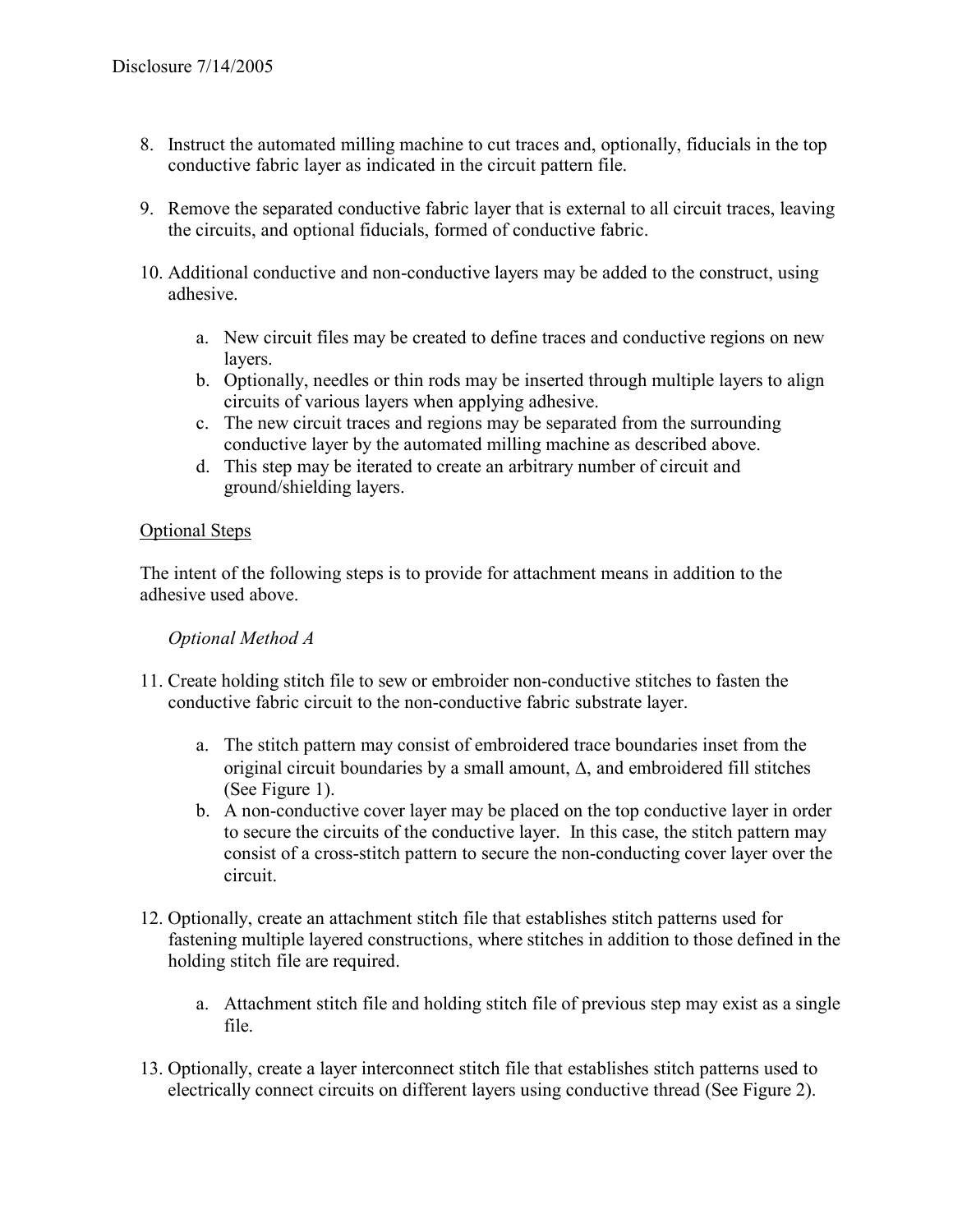- a. Layer interconnect stitch file and attachment stitch file and holding stitch file of previous steps may exist as a single file.
- 14. Store holding stitch file, and optional attachment stitch file and layer interconnect stitch file, in a format compatible with computer-controlled embroidery machine.
- 15. Place layered circuit construction, with circuits and fiducials cut with automated milling machine as described above, in hoop to secure.
	- a. This could constitute a complete layered construct.
	- b. Alternatively, it could constitute the inner layer of a multiple layer construction.
		- i. An example could be conductive layer i, conductive layer  $i+1$ , and conductive layer i+2 and the two or more insulating layers between them (see Figure 2).
		- ii. Another example could be conductive layer  $i+1$  and the insulating layer below it.
	- c. Optionally, needles or thin rods may be inserted through multiple layers to align circuits of various layers when hooping.
- 16. Place hoop with layered circuit construction in computer-controlled embroidery machine.
- 17. Optional fiducials on the layered construct may be used to set one or more coordinate frames of the computer-controlled embroidery machine.
	- a. Alignment of embroidery machine head may be accomplished by manual alignment of needle with fiducial targets.
	- b. Alignment of embroidery machine head may be accomplished using video cameras integrated with the embroidery machine.
	- c. Alignment of embroidery machine head may be accomplished by manual alignment of fabric in hoop.
- 18. Using the holding stitch file and optional attachment stitch file, instruct computercontrolled embroidery machine to create trace and/or fill stitches using non-conductive thread as a means to secure circuits and layers of the layered construct.
	- a. Traces could be secured with single stitch in middle of trace (see Figure 3).
	- b. Traces could be held with 2 stitch runs, one on each side along the length of a trace (see Figure 3).
	- c. Traces could be secured with an arbitrary pattern of stitches within the interior of the trace (Figure 1 shows one example).
	- d. Circuit-free region (e.g., layers with ground only or dielectric layers only) may be filled with variety of stitch run types.
	- e. Holding stitches can either be any arbitrary pattern to fasten the entire layered construct, or, it can be targeted within select conductive regions (e.g., traces) of any layer.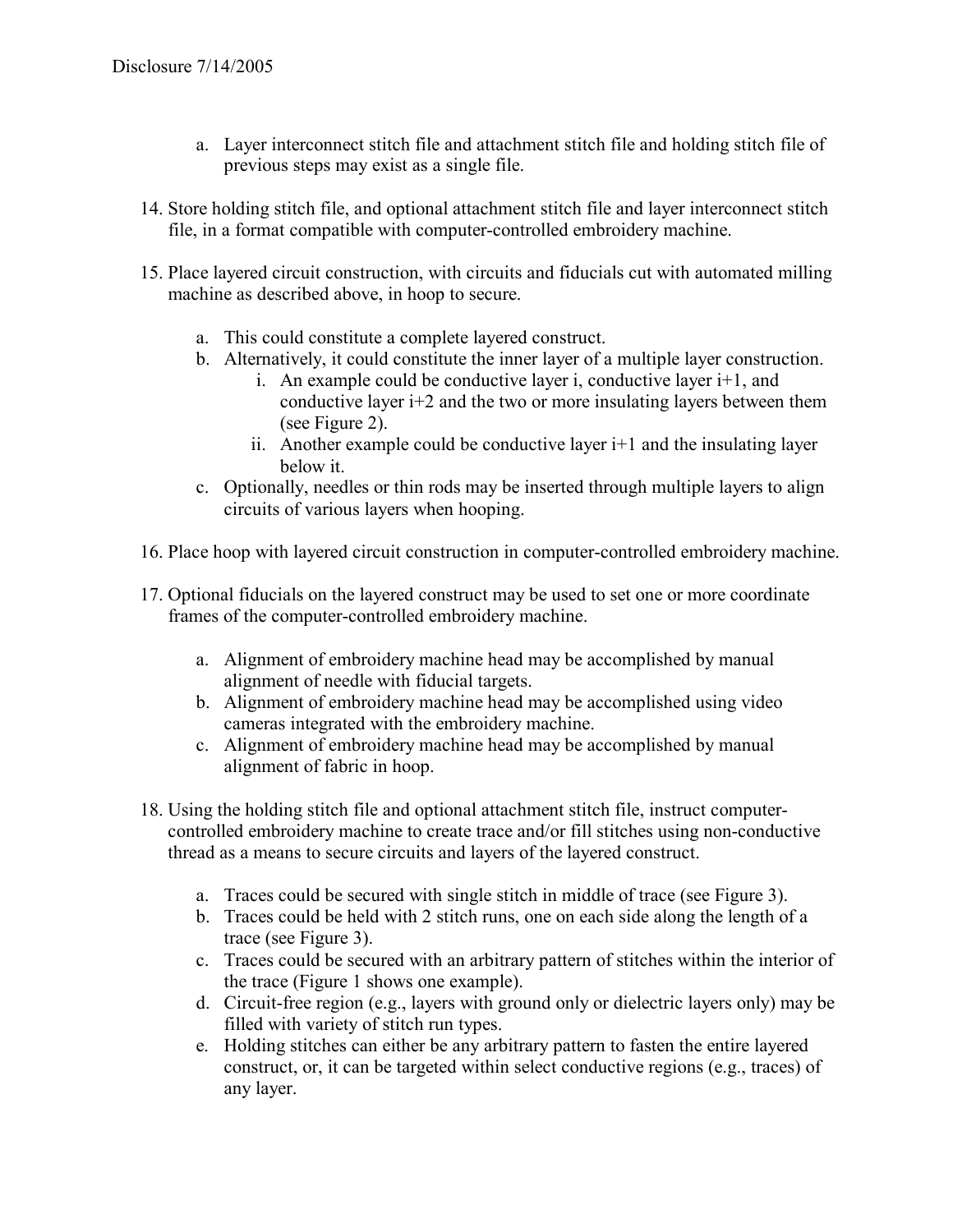- 19. Optionally, using the layer interconnect stitch file, instruct computer-controlled embroidery machine to electrically connect circuits between layers of a multiple layer construct using conductive thread.
- 20. Optional additional layers may be placed on the top or bottom of the layered construct to create a first layered group, also referred to herein as a "Layered Group". All previous steps in Optional Method A may be repeated as needed to secure the circuit, secure the layers, and provide interconnectivity between layers as desired to fabricate a multiple layer construct.
	- a. One layer may be an electrically insulating layer placed on top of a conductive layer as described above.
	- b. Another layer may be an electrically insulating layer on the bottom of the construct to insulate a ground plane or bottom circuit.
	- c. Other layers may be additional insulating and conductive layers as in conductive layer  $i+3$  (Figure 2). In Figure 2, connectivity in Layered Group 1 is first established between layers i and i+2 prior to adding and connecting layer i+3 to layer i.
- 21. Multiple Layered Groups can be fastened and connected using previous steps to create the final Group Stack.
	- a. In Figure 2, Layered Group 2 is added to Layered Group 1, and electrical connectivity between the top of Layered Group 1 and the bottom of Layered Group 2 is applied with conductive thread.
- 22. Adhesive used for initial attachment may be temporary so that it can be washed away following layer construction means above.
- 23. Active and/or passive electrical components may be attached to any one or more conductive regions on any layer(s).

#### Computer-controlled laser cutting

As an alternative to automated cutting of circuit traces and regions with a milling machine, a computer-controlled laser can be substituted in either Methods I or II.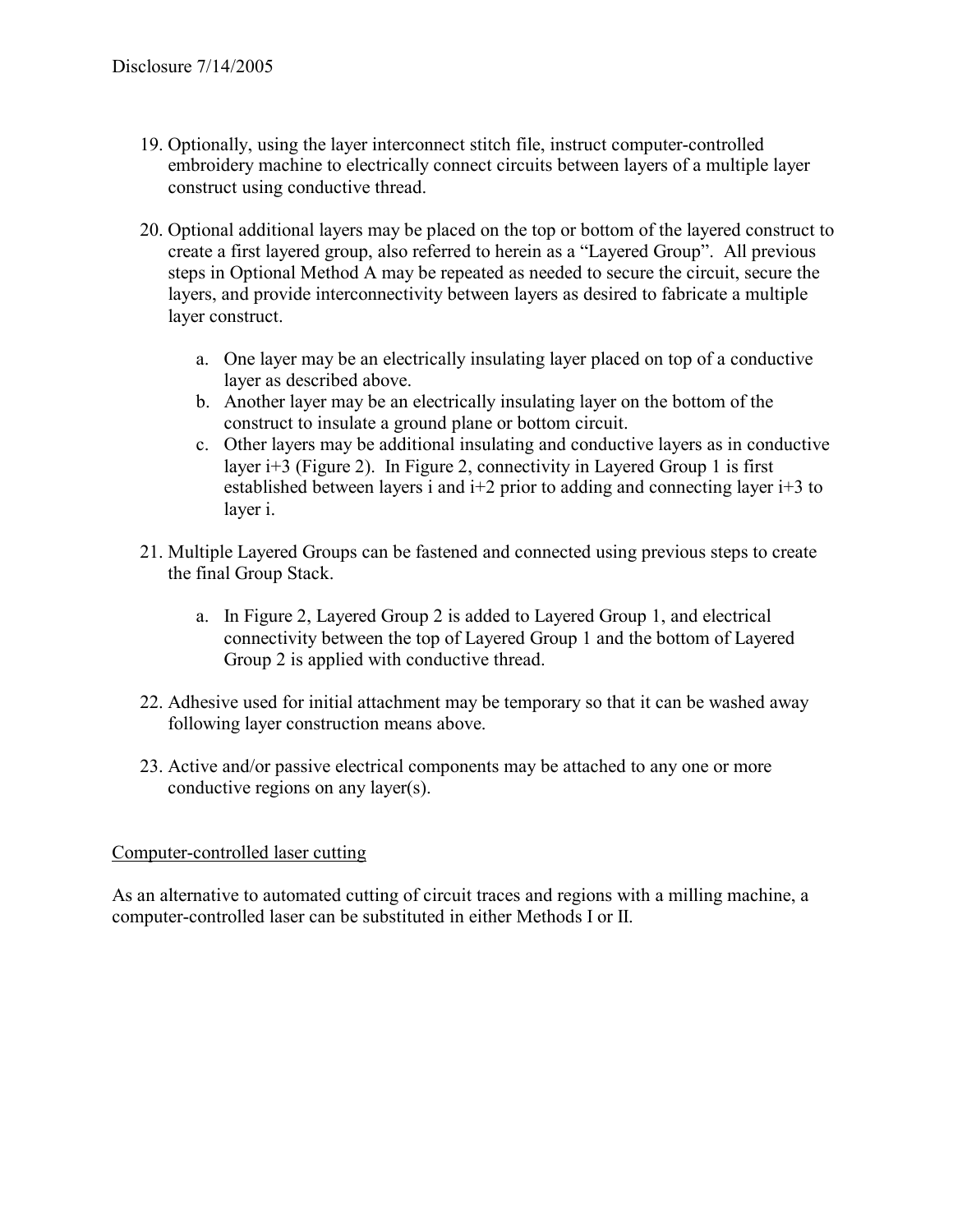

Figure 1a. Fabric Circuit with Embroidered Outline Trace and Fill Stitches. The darker rectangular shade region is the desired conductive circuit. The sparsely shaded region is the nonconductive surface with top conductive layer cut and removed. An optional ground plane (not shown) may be placed beneath the nonconductive layer.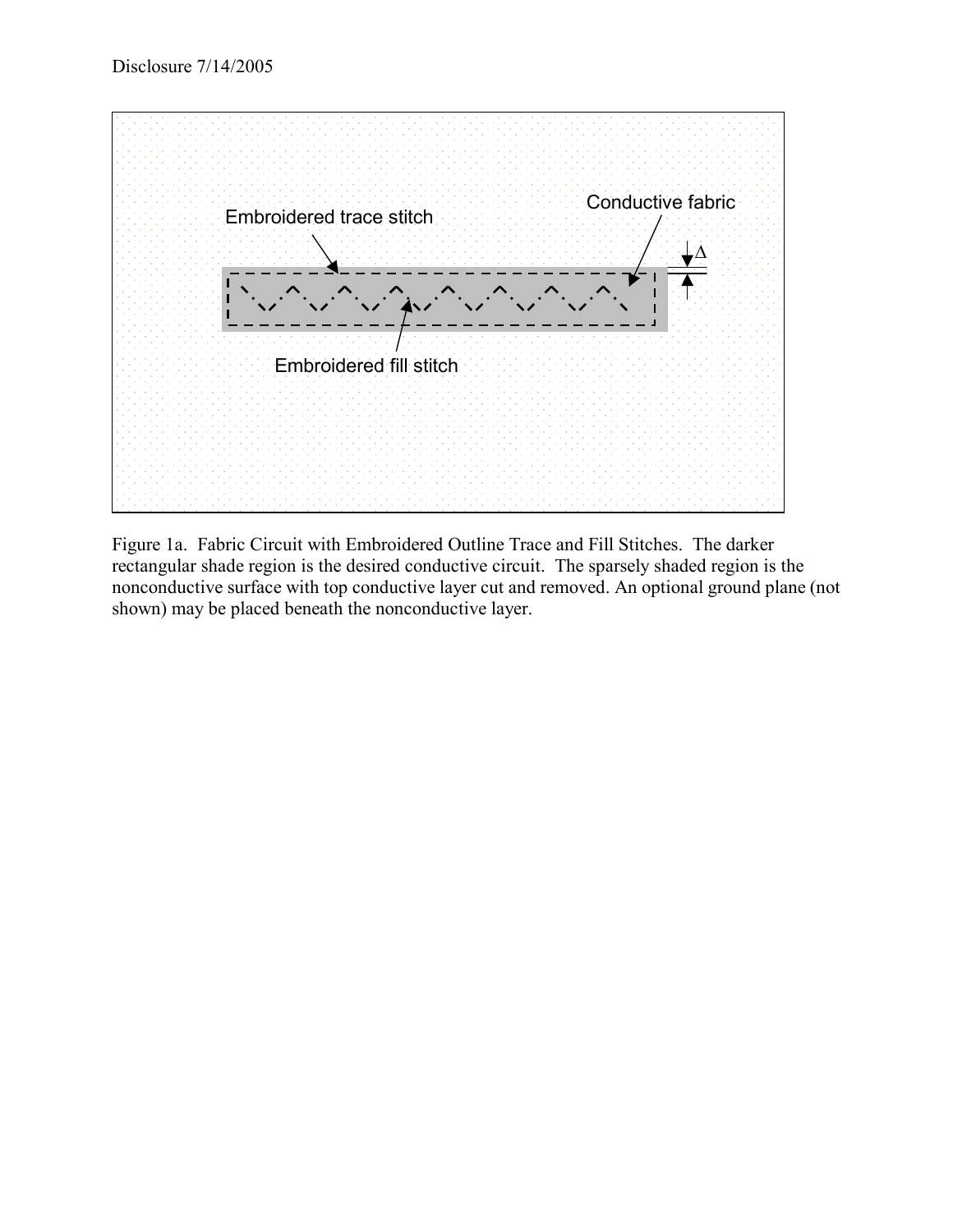

Figure 1b. Fabric Complementary Waveguide and Antenna Elements with Embroidered Outline Trace and Fill Stitches. The darker shade regions represent the desired conductive areas. The white areas represent regions in which the conductive layer has been removed. The left-hand part depicts a slotted waveguide between two arbitrary devices, while the right-hand part depicts a slotted bowtie dipole.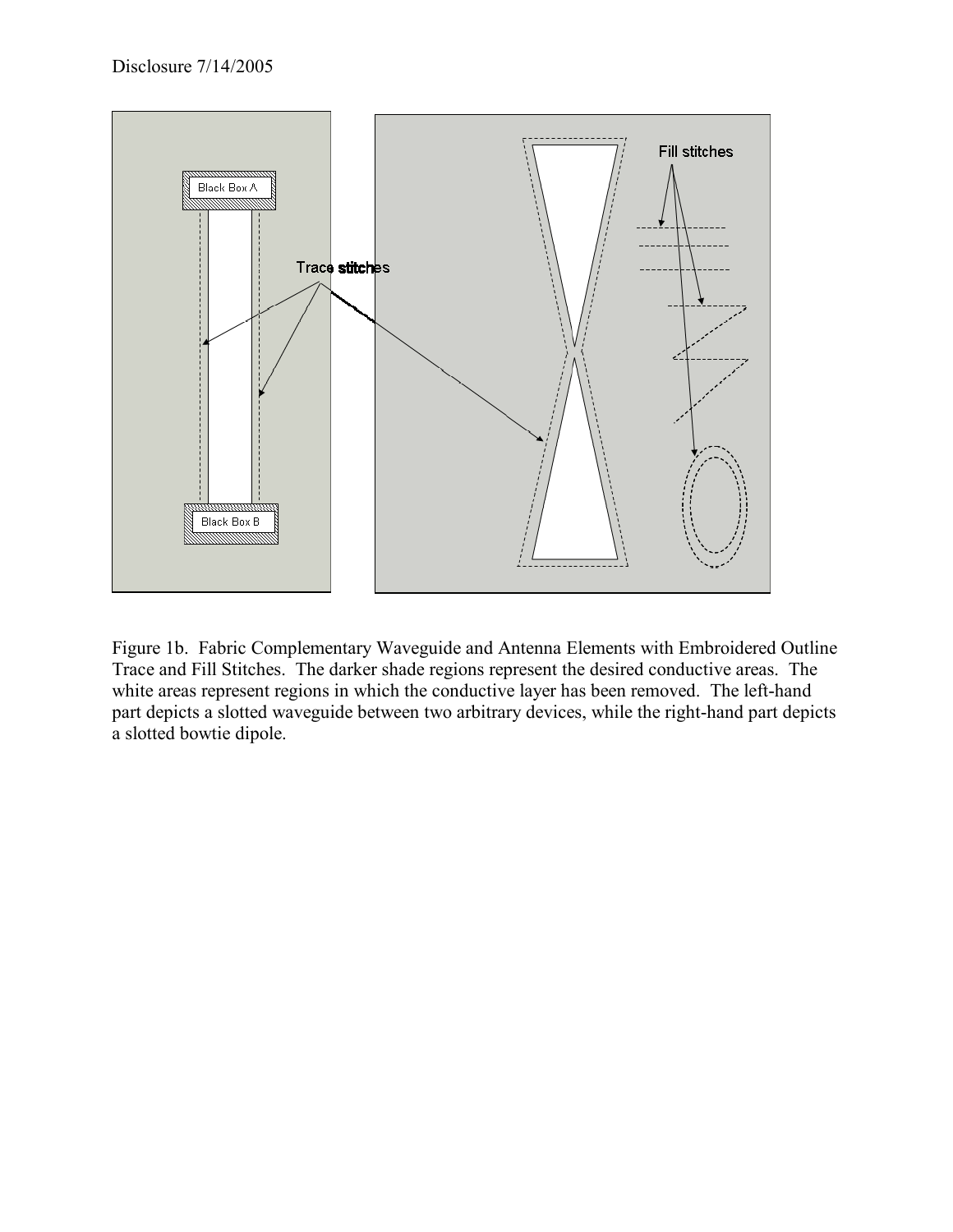

Figure 2. Multiple Layer Interconnections.